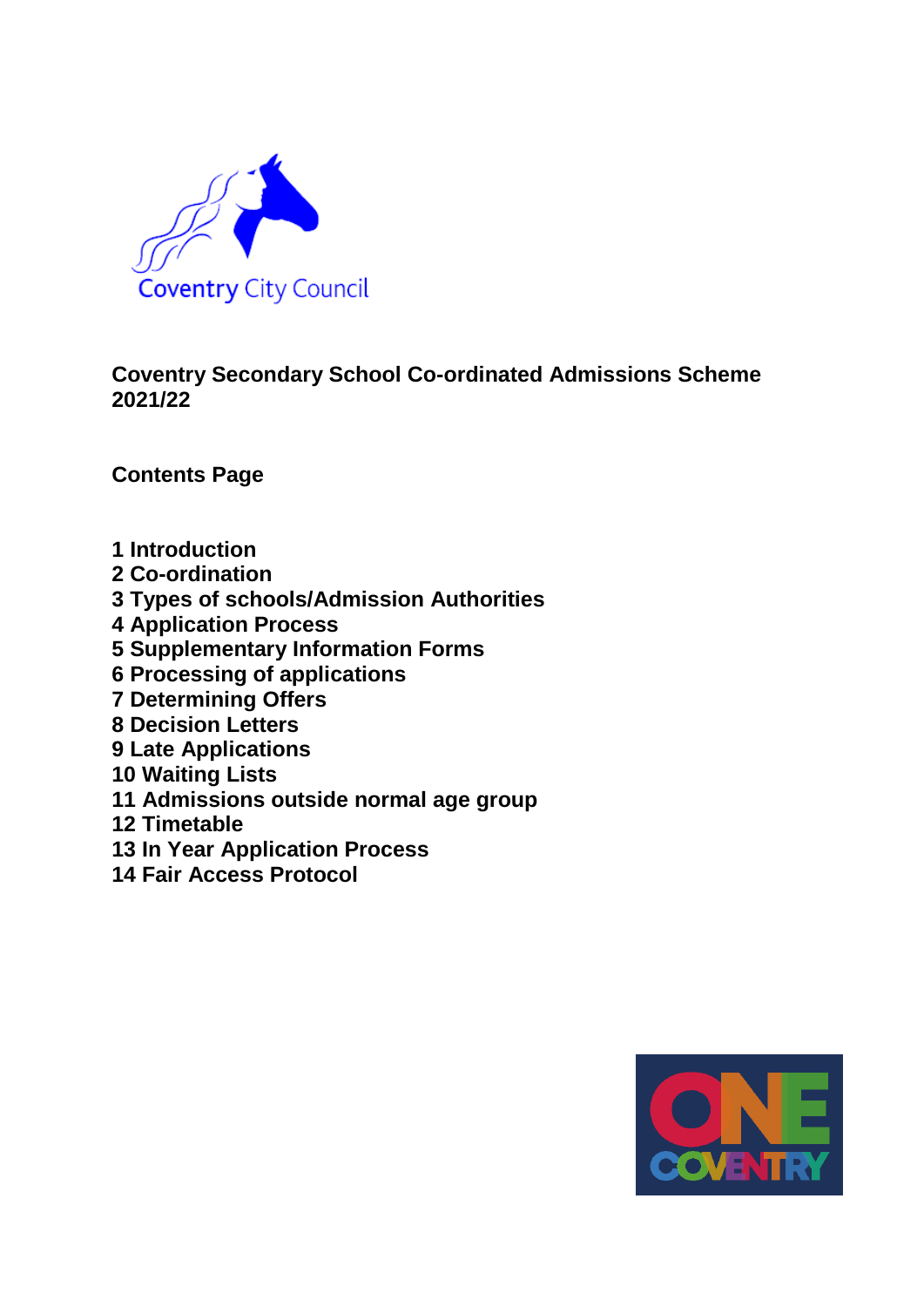### **1. Introduction**

The co-ordination scheme as detailed in this document applies to all Secondary academies and free schools (excluding special schools) in the Coventry area and shall take effect for the admissions process for the academic year 2021/2022. This is published in accordance with the School Admissions (Admission Arrangements and Co-ordination of Admission Arrangements) (England) Regulation 2012 as amended by the School Admissions (Admission Arrangements and Co- ordination of Admission Arrangements) (England)(Amendment) Regulations 2014.

Coventry City Council are the responsible authority for co-ordinating the arrangements for the admission of pupils to Secondary Schools in the Local Authority area.

### **2. Co-ordination**

- 1.1 The School Organisation team on behalf of the Local Authority and other admission authorities in Coventry, will co-ordinate applications made during the main admissions round (for Year 7). Parents/carers living in Coventry will make an application to the Local Authority for any maintained school, academy or free school for a school place for their child in September 2021. The application process will be available online via the Local Authority website or via a paper common application form from September in the year before children are due to start Secondary school.
- 2.2 For those 14-19 academies, UTCs and Studio Schools across the region that admit pupils into Year 10, the School Organisation Team will co-ordinate applications made during the main admissions round where the academies are part of the co-ordination arrangements within their areas. The application process will be available online via the Local Authority website. Where the academies are not part of co-ordination arrangements, including WMG Academy Coventry, then applications must be made direct to the academy.
- 2.3 For the academic year 2021/2022 and subsequent years, applications made outside of the normal admissions round (In Year Applications) can be made via the online application process found on the Coventry City Council school admissions web pages.

### **3. Admission Authorities**

3.1 All secondary schools in Coventry are academies or free schools and their Trust or board of directors is the admissions authority.

#### **4. Application process**

4.1 The online application and the Common Application Form will be used as a means of expressing preferences for the purposes of Section 86 of the School Standards and Framework Act 1998, by parents resident in Coventry wishing to express a preference for their child to be admitted to a maintained secondary school, Academy or free school within Coventry or located in another Local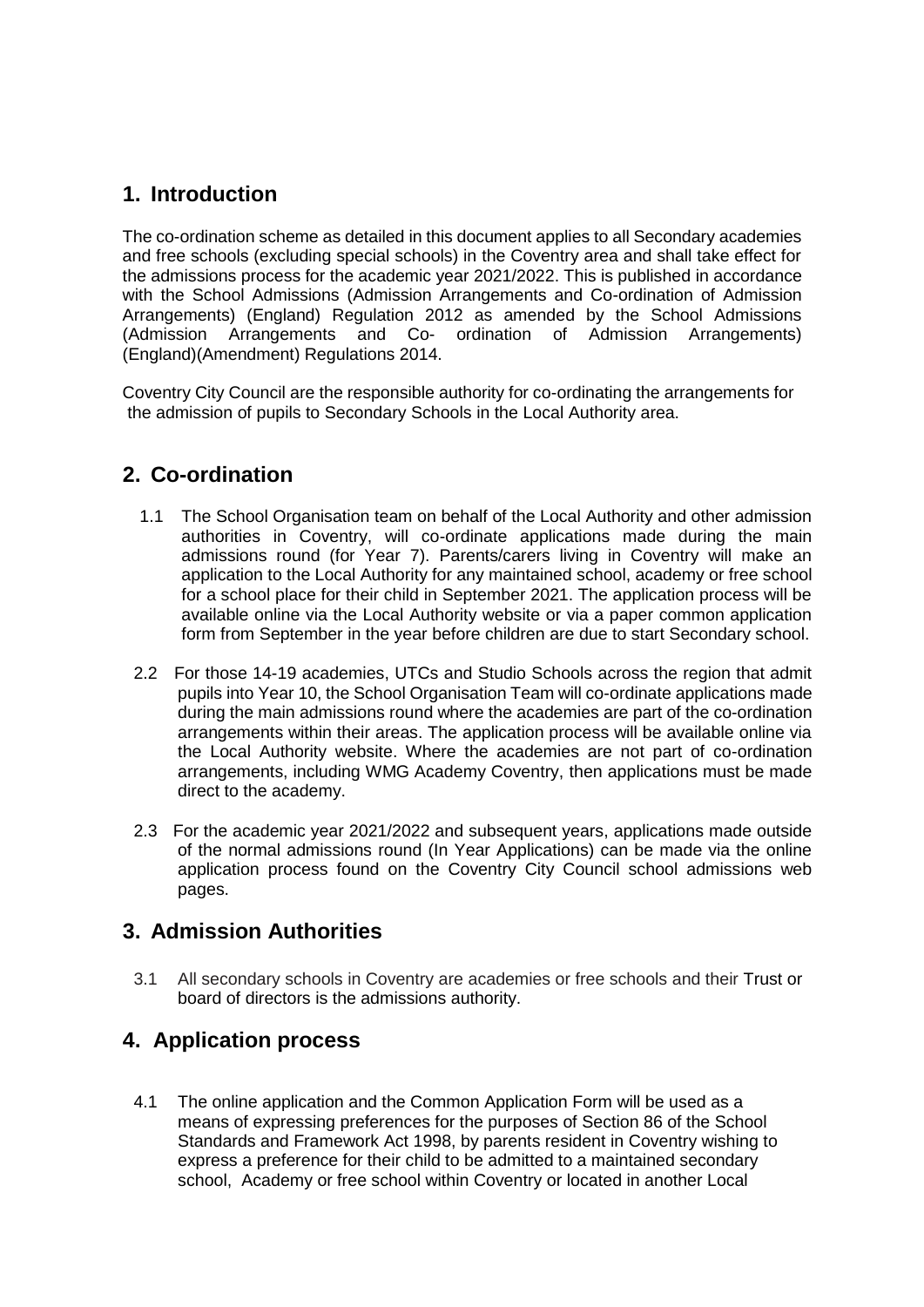Authority area.

- 4.2 When applying the parent will be able to:
	- a) express *three* preferences including, where relevant, any schools outside the Local Authority's area, in rank order of preference.
	- b) give their reasons for each preference.
- 4.3 The parent will receive no more than one offer of a school place and :
	- (i) a place will be offered at the highest ranking nominated school for which they are eligible for a place; and
	- (ii) if a place cannot be offered at a nominated school, a place will be offered at the nearest available school following consultation with own admission authorities where appropriate.
- 4.4 The Local Authority will make appropriate arrangements to ensure that:
	- $\circ$  the online system and the Common Application Forms are available
	- o a written explanation of the co-ordinated admissions scheme is available on the Local Authority website and from the Local Authority.
- 4.5 The Local Authority will take all reasonable steps to ensure that every parent resident in the Local Authority area who has a child in Year 6 in a Coventry primary school receives information on the application process by 12 September 2020.

# **5. Supplementary Information Forms**

- 5.1 All preferences expressed via the online process or on the Common Application Form are valid applications. Schools may request parents to provide additional information on a supplementary form for the governing body to apply their oversubscription criteria to the application. Details of schools using supplementary forms will be included in the admissions booklet on the city council website. If parents complete a supplementary form, this must be returned to the school.
- 5.2 Where a school receives a supplementary form from a Coventry resident it will not be regarded as a valid application unless the parent has also completed an online application or a Common Application Form and the school is nominated on it. Where supplementary forms are received directly by schools they must inform the Local Authority immediately so the Local Authority can verify whether an application has been received from the parent and, if not, contact the parent and ask them to complete one. Under the requirements of the scheme, parents will not be under any obligation to complete an individual school's supplementary form.

### **6. Processing of Applications**

6.1 The closing date for applications is **31 October 2020**. Parents can complete the online application by this date. An email confirming receipt of the application will be received once the application has been submitted. Alternatively parents can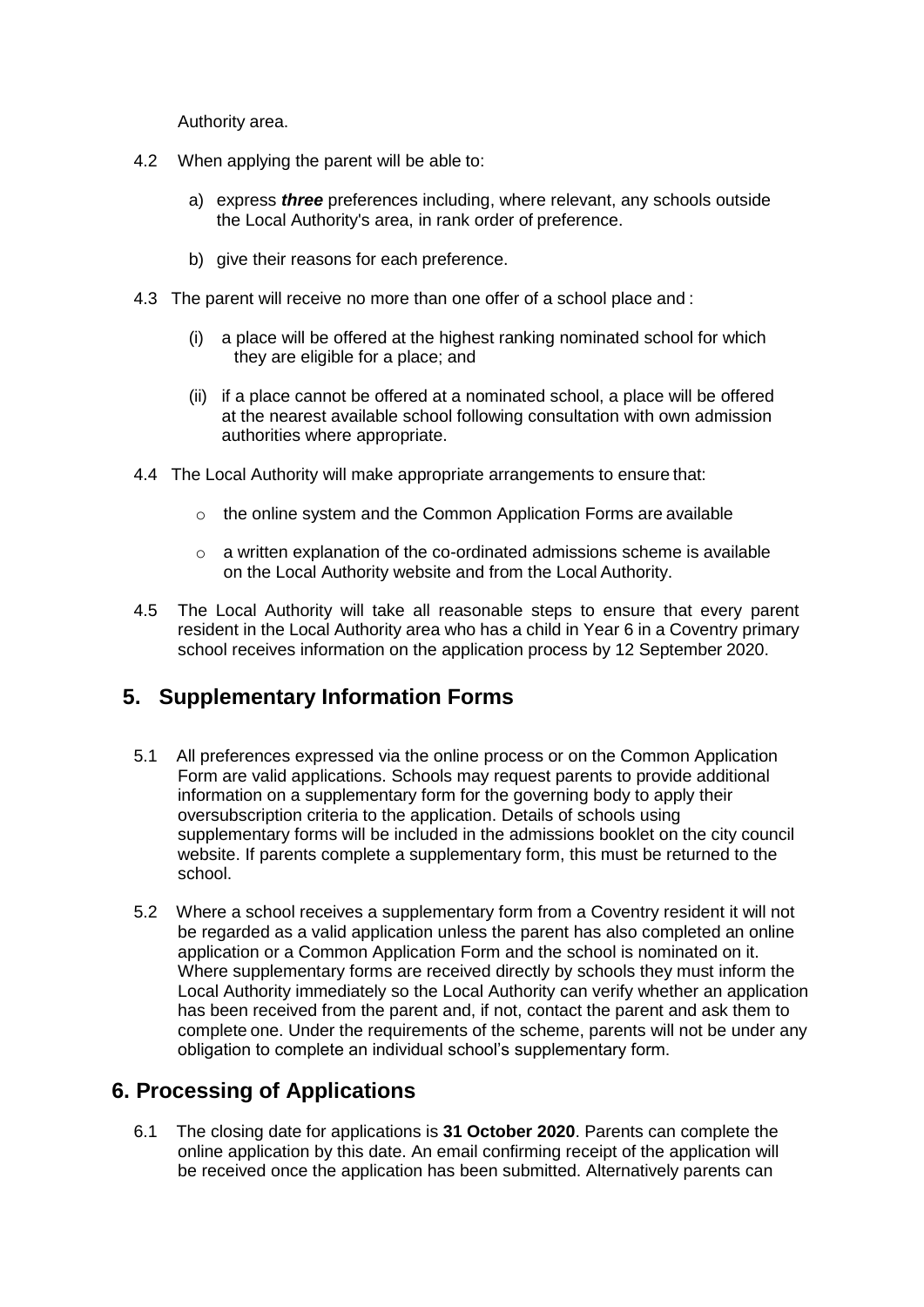return a completed Common Application Form to a Primary or Junior school or to the Local Authority by this date. The Local Authority will issue a receipt within 14 days for all Common Application Forms received. The receipt letter is the only valid proof that an application has been received by the Local Authority. Applications received after **31 October 2020** will be treated in accordance with the procedure for late applications

6.2 **By 2 November 2020** primary schools will forward all applications to the Local Authority.

#### **7. Determining Offers**

- 7.1 It should be noted that all children with an Education, Health and Care plan that names a school must be admitted to that school before all other applicants.
- 7.2 The Local Authority will act as a 'clearing house' for the allocation of places by the relevant admission authorities in response to the online applications or Common Application Forms. The Local Authority will only make a decision with respect to a preference expressed where:
	- (a) an applicant is eligible for a place at more than one school, or
	- (b) an applicant is not eligible for a place at any school that the parent has nominated.
- 7.3 By **12 November 2020** Coventry Local Authority will exchange "unranked" preferences with other Local Authorities whose schools have been requested by Coventry parents.
- 7.4 **By 25 November 2020** the Local Authority will notify the admission authority for each of the schools of every application that has been made for that school, regardless of ranking, including all relevant details together with any evidence received by this date which schools require in order to apply their oversubscription criteria.
- 7.5 **By 16 December 2020** the admission authority for each school will consider all applications for their school, apply the school's oversubscription criteria (if appropriate) and provide the Local Authority with a list of those applicants ranked according to the school's oversubscription criteria. Where the number of applicants exceeds the number of places available at the school by a significant amount, the admission authority need rank only as many as it agrees with the Local Authority to be necessary, allowing for the fact that some of those who could be offered a place might be offered a place at another school.
- 7.6 The Local Authority will match this ranked list against the ranked lists of the other schools nominated and:
	- Where the child is eligible for a place at only one of the nominated schools that school will be allocated to the child.
	- Where the child is eligible for a place at two or more of the nominated schools, they will be allocated a place at whichever of these is the highest ranked preference.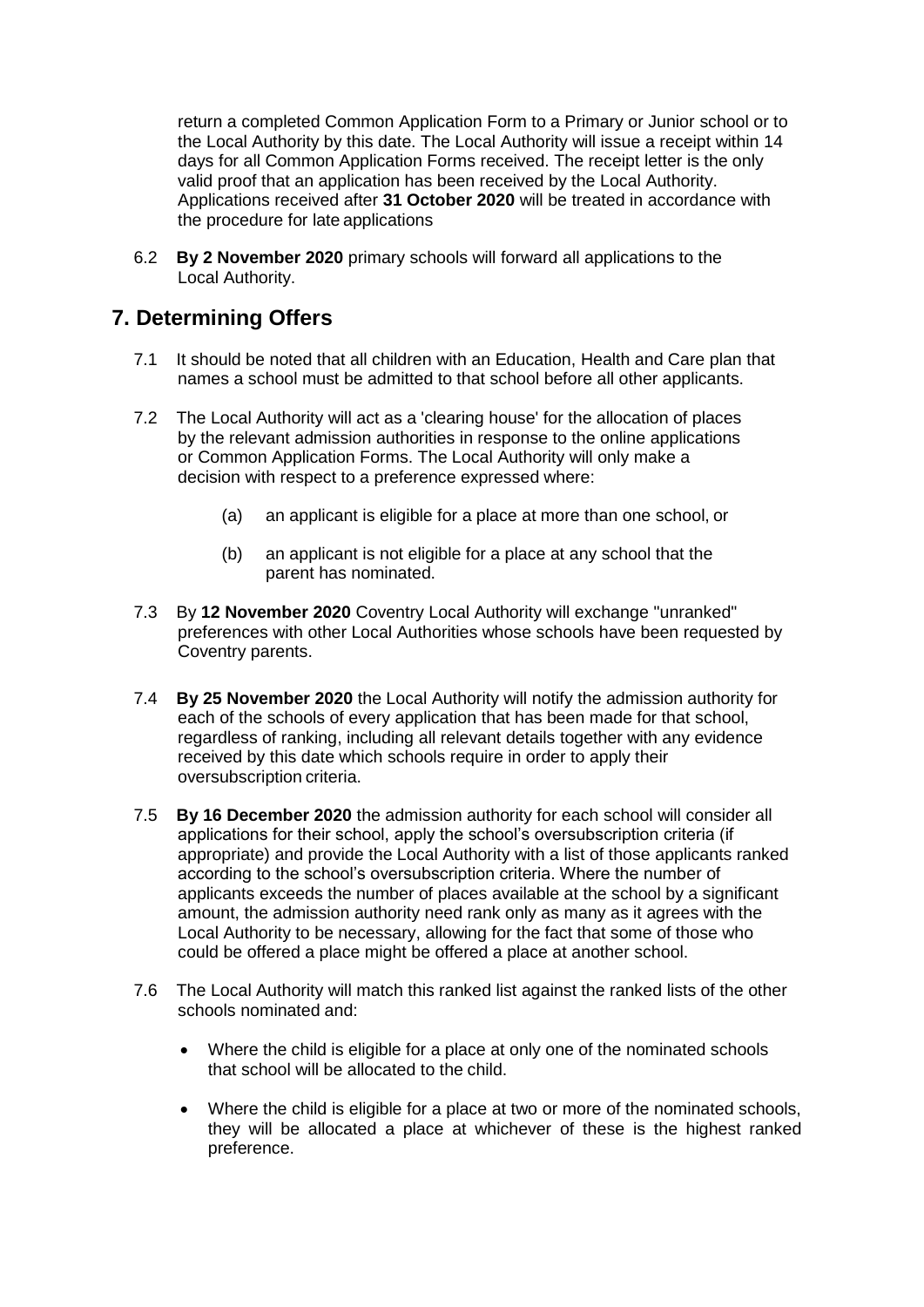- Where the child is not eligible for a place at any of the nominated schools, the child will be allocated a place at the nearest appropriate school with a vacancy following consultation with own admission authorities where appropriate.
- 7.7 **31 December 2020** will be the effective 'cut off' date for parents requesting Coventry schools to notify any changes (e.g. home address), which might materially affect their application.
- 7.8 In the week beginning **11 January 2021** the Local Authority will commence the exchange of information with other Local Authorities on potential offers of places in Coventry schools. Similarly other Local Authorities will notify Coventry Local Authority of potential offers available to Coventry residents.
- 7.9 In the weeks beginning 25 **January 2021** and 1 **February 2021** Coventry Local Authority and other Local Authorities will compare potential offers and provisionally allocate places. This information will then be exchanged between Local Authorities.
- 7.10 **By 18 February 2021** the Local Authority will complete the exchange of information with other Local Authorities and inform them of places in Coventry schools to be offered to their residents. Similarly other Local Authorities will notify Coventry Local Authority of places in their schools to be offered to Coventry residents.

### **8. Decision Letters**

- 8.1 On 1 **March 2021** letters will be posted to parents by second class post notifying them of the school place their child has been allocated. Emails will also be sent on this date to those parents who have applied on-line. Both will contain the following information:
	- i) The name of the school at which a place is offered;
	- ii) The reasons why the child is not being offered a place at each of the other schools nominated on the application;
	- iii) Information about their statutory right of appeal against the decisions to refuse places at the other nominated schools;
	- iv) Contact details for applicants to lodge an appeal when they have not been offered a place at a school.

### **9. Late Applications**

- 9.1 The closing date for applications in the normal admissions round is **31 October 2020.** After that date, the Local Authority will continue to receive applications but these will be considered to be late and may not be processed until after **1 March 2021**. Parents will be advised in their receipt letter that this will be the case.
- 9.2 A link to the late application form will be available on the Coventry City Council admissions web pages from the 2 **November 2020.**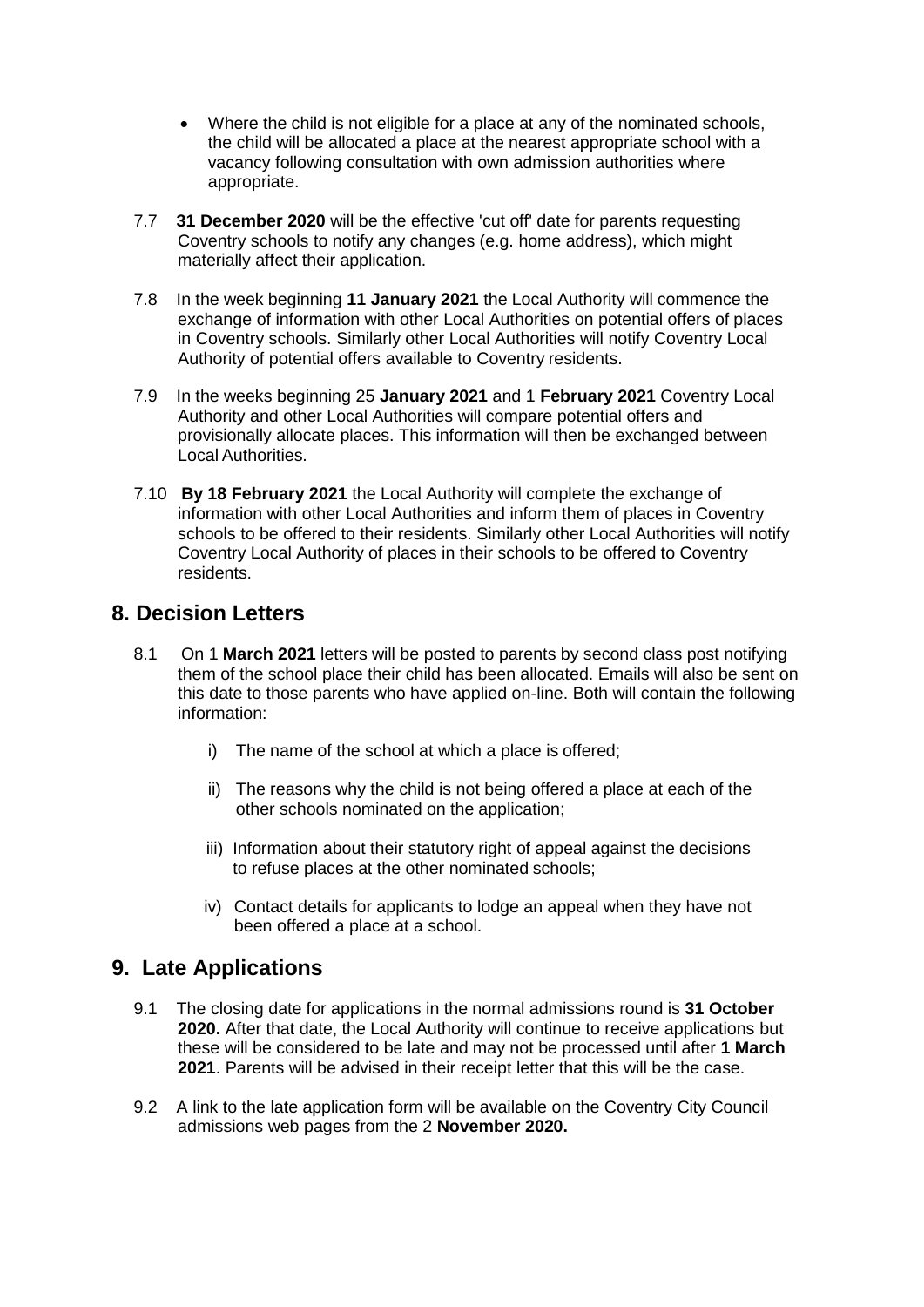9.3All late applications and changes of preference made up to 2 weeks after the national offer day will then be considered in a further round of allocations of places

### **10. Waiting Lists**

- 10.1 After the initial allocation of places on 1 **March 2021**, schools will be responsible for maintaining their own waiting lists in conjunction with the Local Authority. Waiting lists must operate until **31 December 2021**. Parents, who wish for their children to continue to be considered for any places that might become available after this time will need to contact the School Organisation Team or check details directly with the school for arrangements to stay on the waiting list.
- 10.2 Waiting lists are kept in oversubscription criteria order and this is the basis for deciding where a child is placed on a list. The date of application does not affect the position on a waiting list.

### **11. Admission of children outside their normal age group**

- 11.1 Paragraph 2.17 of the **School Admissions Code** allows parents to request that their child is educated outside of their normal age group; for example, if their child is gifted or talented or has experienced problems such as ill health.
- 11.2 Where a parent/carer seeks a place for their child outside their normal age group they must notify their intention on the application. Parents/carers will then be contacted to discuss the matter further as each case will be considered individually on the circumstances of each case and in the child's best interests. There are no guarantees that such applications will be agreed. Parents will be provided with a letter setting out the decision on their application and the reasons for the decision. Details of how applications are considered are included within individual school policy arrangements.

#### **12. Timetable**

| <b>Birth Range</b>                                                                                          | 01/09/2009 - 31/08/2010         |
|-------------------------------------------------------------------------------------------------------------|---------------------------------|
| National closing date for receipt of<br>applications                                                        | 31 October 2020                 |
| Data exchange with other Local<br><b>Authorities</b>                                                        | 12 November 2020                |
| Unranked preferences sent to<br><b>Coventry Admission Authorities for</b><br>'Ranking'                      | 25 November 2020                |
| Ranked lists returned to LA from<br><b>Coventry Admission Authorities</b>                                   | 16 December 2020                |
| Deadline for parents requesting<br>Coventry schools to notify the LA of<br>any changes (eg: home addresses) | 31 December 2020                |
| 1 <sup>st</sup> Data exchange of potential offers<br>with other Local Authorities                           | Week commencing 11 January 2021 |

#### **Secondary Admissions Co-ordinated Admissions scheme**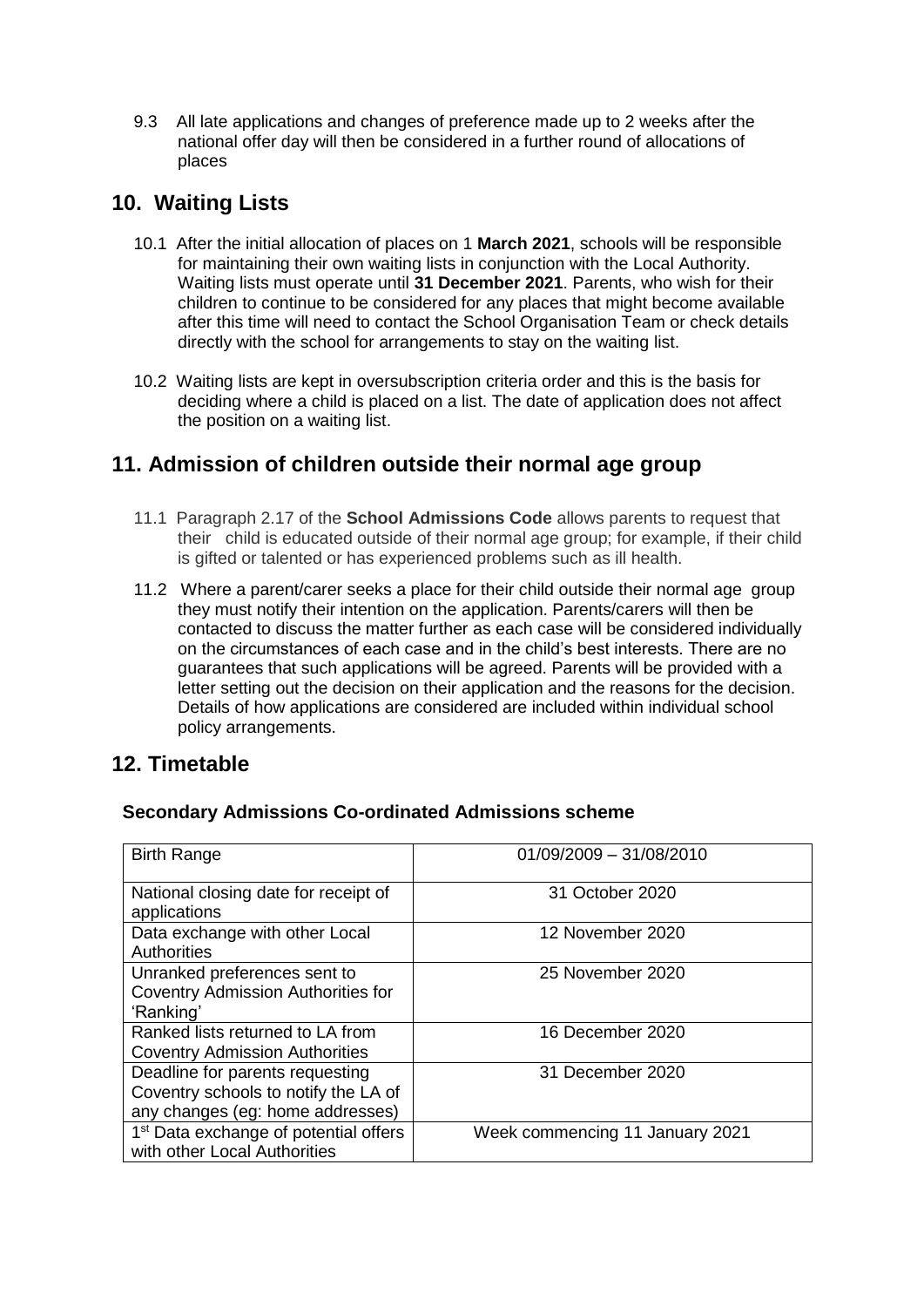| Further data exchanges of potential<br>offers with other Local Authorities | Week beginning 25 January 2021<br>Week beginning 1 February 2021<br>Week beginning 15 February 2021 From 18<br>January 2021 - 1 February 2021 |
|----------------------------------------------------------------------------|-----------------------------------------------------------------------------------------------------------------------------------------------|
| Final offer exchange with other<br><b>Local Authorities</b>                | 18 February 2021                                                                                                                              |
| Offer day - Emails and letters sent<br>(via second class post)             | 1 March 2021                                                                                                                                  |

## **13. In Year Application Process**

- 13.1 The Local Authority co-ordinates in year admissions for all academies and free schools within Coventry unless the school has indicated otherwise in their admission arrangements. Contact School Organisation Team for the most up to date information.
- 13.2. Applications are made on a standard on-line application form for in-year school admissions. Applicants for some faith schools will need to complete a supplementary information form but only if they are applying on priority faith grounds. Further information is available from the School Organisation Team. Admissions decisions by own admission authority schools will be made within 10 school days in most circumstances. Decision letters will be issued by the Local Authority on behalf of all schools within the co-ordinated scheme in line with the timings published on the city council website and these will include appeal information where an application was unsuccessful.
- 13.3Waiting lists for all Coventry schools will be notified to the Local Authority. Academies and free schools will be responsible for maintaining their own lists in conjunction with the Local Authority. Parents, who wish for their children to continue to be considered for any places at these schools after 31 December 2021 will need to contact the School Organisation Team or check details directly with the school for arrangements to stay on the waiting list.
- 13.4 For those pupils attending a Coventry secondary school who wish to transfer to another Coventry secondary school, parents/carers will be asked to meet with the headteacher or other appropriate member of staff to discuss the reason for transfer. This will provide the school with an opportunity to identify any issues that may be capable of resolution and that may negate the necessity for a school transfer. This will ensure that changes of school are not undertaken hastily and without discussions with the parent/carer as to the likelihood of educational disadvantage to the pupil that may arise from transfer. The headteacher will seek to resolve any issues that may be causing parents/carers to seek a transfer. Where the parent/carer does complete a transfer form and returns this to the school, the school staff will complete the school section of the form providing details so that the application can be processed as a standard admission or referred to fair access arrangements as necessary.

### **14 Fair Access Protocol**